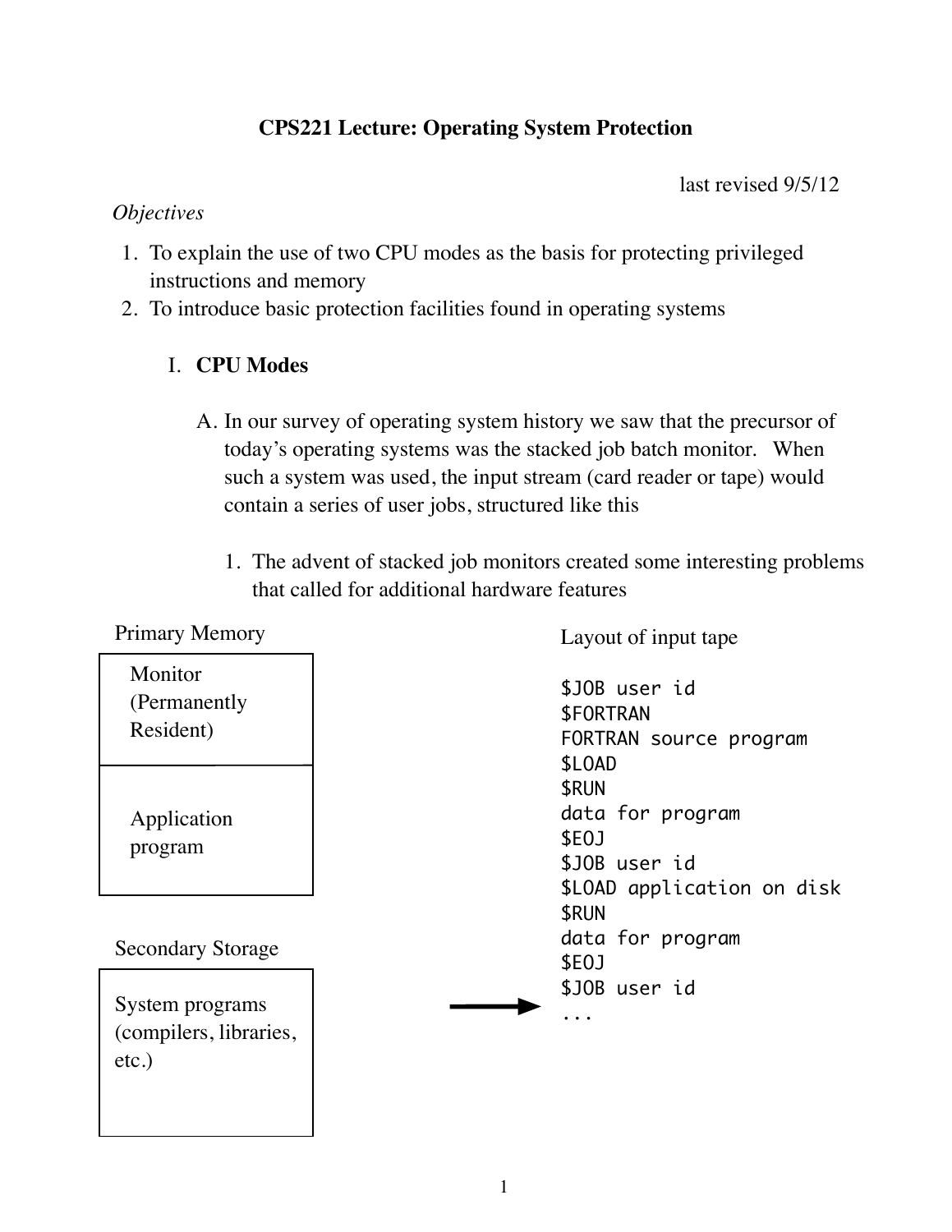- 2. Since a series of jobs would follow one another on the tape, it was vital that one job not be able to do anything that would interfere with the other jobs on the tape:
	- a) If one job through error or maliciousness damaged the monitor, then the remaining jobs on the tape could be processed incorrectly or not at all.
	- b) If one job contained an error it might not stop reading with its own data, but might begin reading the control cards, program, and data for the next job. Thus, when the monitor regained control it would not see some or all of the next job.
	- c) A program might go into an infinite loop, blocking all subsequent jobs.
	- d) These problems were solved by adding a feature to the CPU architecture.
- B. That feature was the concept of **processor mode**: a provision that, at any given time, the CPU would be running in one of two different modes.
	- 1. The basic idea is this:
		- a) When the concept was first introduced, the two modes were called "monitor" and "user"; but today it is more common to call them "kernel" and "user", and we will use these two terms.
		- b) The CPU mode is specified by a single bit in the CPU state.
		- c) When the CPU is running code that is part of the operating system, it is in kernel mode; when it is running any other code, it is in user mode. (We'll talk about how mode switching is accomplished shortly).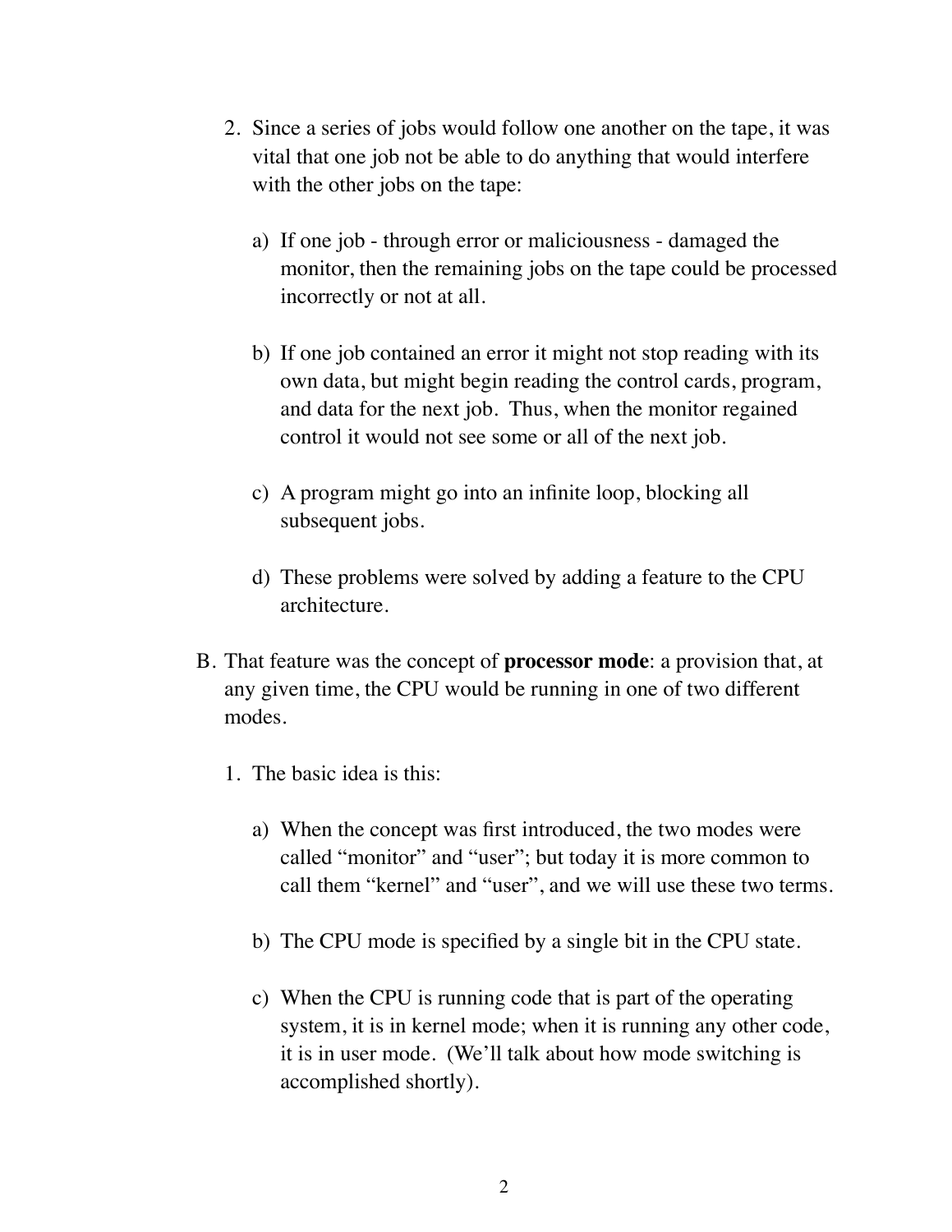- 2. A stacked job batch monitor would use these two modes as follows:
	- a) The monitor region of memory was made "off limits" when the processor was in user mode. If the monitor resided in the lowest memory addresses, a simple way to do this for a stacked job monitor was with a "fence" register - addresses below the fence are accessible (or at least alterable) only when in monitor mode. The fence would be set so that the monitor could not be touched by a program running in user mode. This solved the first problem.
	- b) To solve the second problem, it was required that all input and output be done by the monitor, rather than by user programs, by making IO instructions privileged - i.e. executable only in kernel mode. (An attempt to execute one of these in user mode would be treated as a fatal error terminating the program.)

This means that a user program had to transfer control to the monitor whenever it wants IO done. The monitor could then take steps to be sure that the IO operation is legitimate - e.g. that the user is not attempting to read a control card belonging to the next job (or worse yet to write to the job input tape!)

c) A timer was used to solve the third problem. The monitor would set it to a suitable interval (often specified by the user on the first control card in the job) before passing control to the user program. If the timer ran out before the user program is finished, it interrupted the CPU, causing transfer to a timer interrupt handler routine which is part of the monitor. This routine would then terminate the offending job with a suitable error dump and then advance the input tape to the next job. (Of course, the instruction to set the timer was privileged!)

Note: In practice, especially on current machines, timers are often implemented by a device that interrupts the CPU at regular intervals with a counter in the monitor memory that is decremented by 1 on each interrupt. Timeout is deemed to occur when the counter reaches  $\theta$ .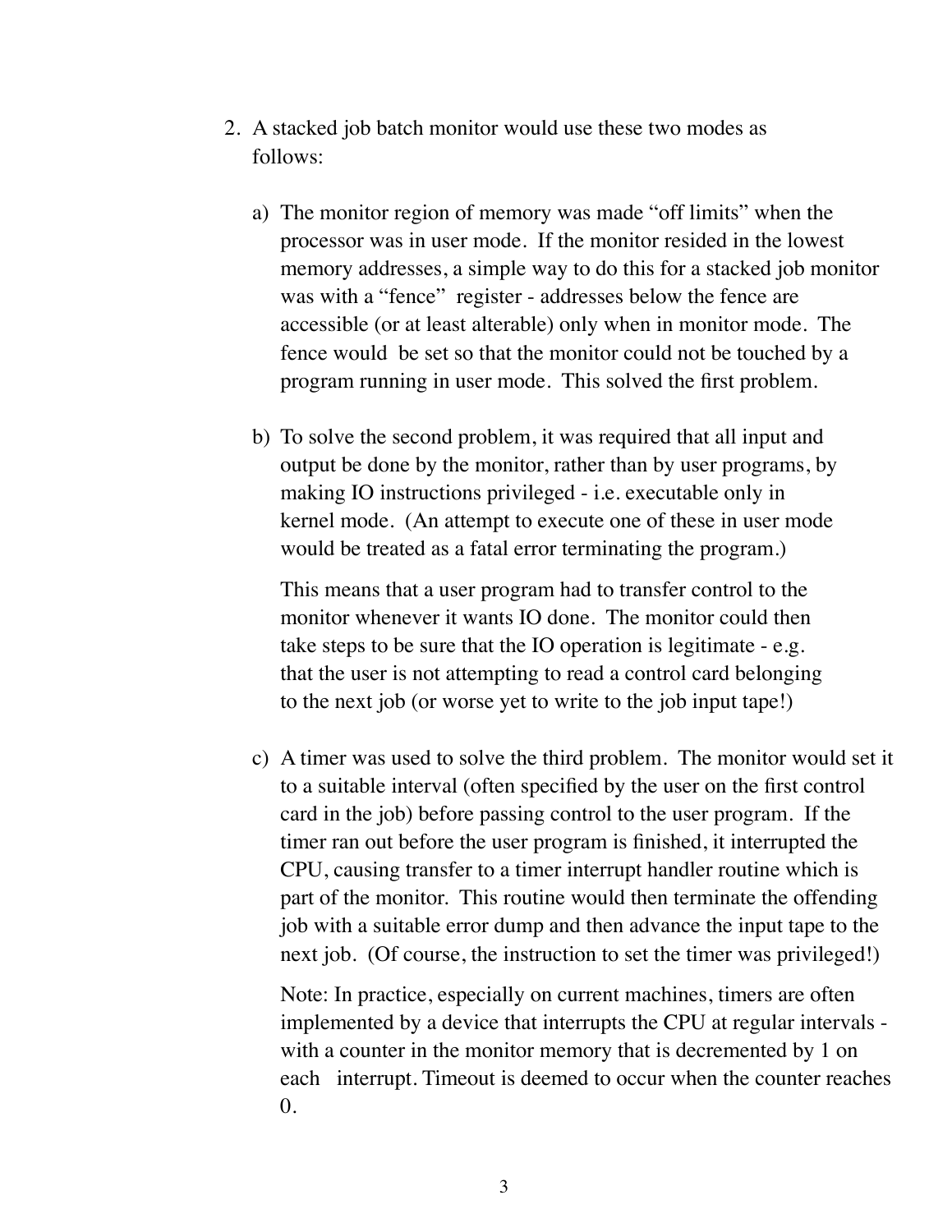- 3. This marked the introduction of what has become a key concept in operating system design: **protection.**
	- a) In a system that is shared in some way among multiple users, it is necessary to protect each user from accidental or intentional interference by others. (This is true whether the users access the system one after another as on a stacked job batch system, or at the same time as on a multiprogrammed system.)
	- b) The operating system (which has unlimited access to the system) must be protected from damage by users. This is mandatory on a multiple user system, but even desireable on a one user system
		- (1)Example: Gordon's old PDP-8: during one programming project we had a rash of accidental erasures of part of the disk containing the operating system due to a bug that many students seemed to share.
		- (2)Example: Software crashes due to errors in one piece of software were quite common on early PC operating systems such as earlier versions of Windows or pre OS-X Macintoshes.
	- c) Protection typically requires some hardware facilities e.g. a two mode CPU with privileged instructions for IO and certain other operations, and some form of memory partitioning. There is thus a strong interaction between operating systems and computer architecture.
	- d) Note that protection is not the same thing as security though the two are closely related: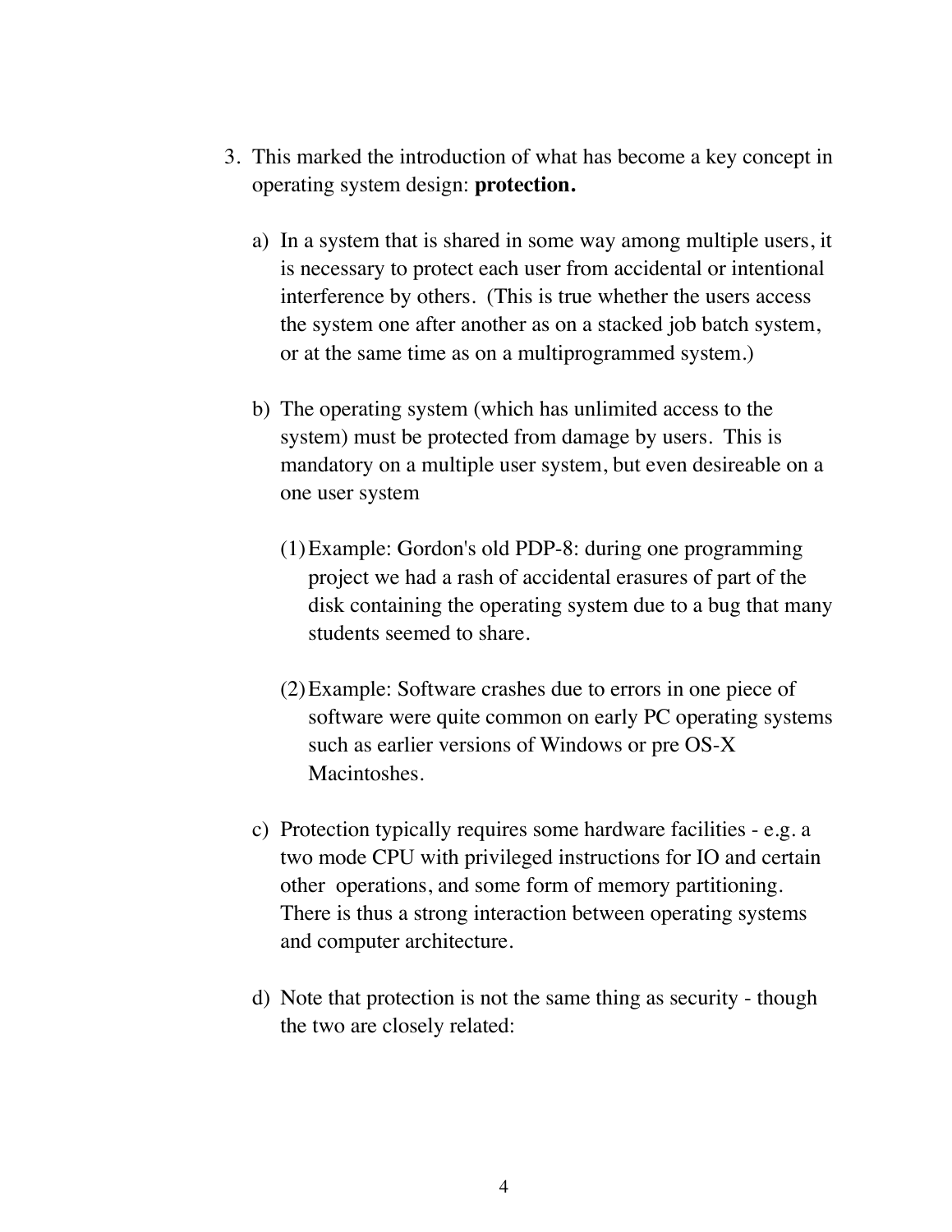- (1)Protection is concerned with mechanisms that help to ensure correct operation even in the face of erroneous or malicious code.
- (2)Security is concerned with taking measures to ensure that the protection mechanisms are not bypassed (e.g. to obtain access to information one is not authorized to see, or to alter information illegitimately, or just to crash the system.)
- 4. In a multiprogrammed system, memory protection is achieved by arranging for the tables used by the memory management unit to only be writeable when the CPU is in kernel mode.
	- a) Thus, only the operating system is able to control the memory mapping for user processes.
	- b) An easy way to do this is to have the mapping tables reside in a region of memory that only the operating system can write.
- C. But how is the CPU mode changed?
	- 1. For the use of these two modes to achieve the desired result, it is essential that we ensure that only code that is part of the operating system be executed with the CPU in kernel mode. (When the CPU is in user mode, it doesn't matter what code it is executing, since any instruction that could cause a violation of protection is disallowed.)
		- a) The CPU's instruction set will include some mechanism for allowing the CPU, when in kernel mode, to change mode to user.
		- b) How do we go the other way?
	- 2. The key is the notion of an "interrupt" or "trap".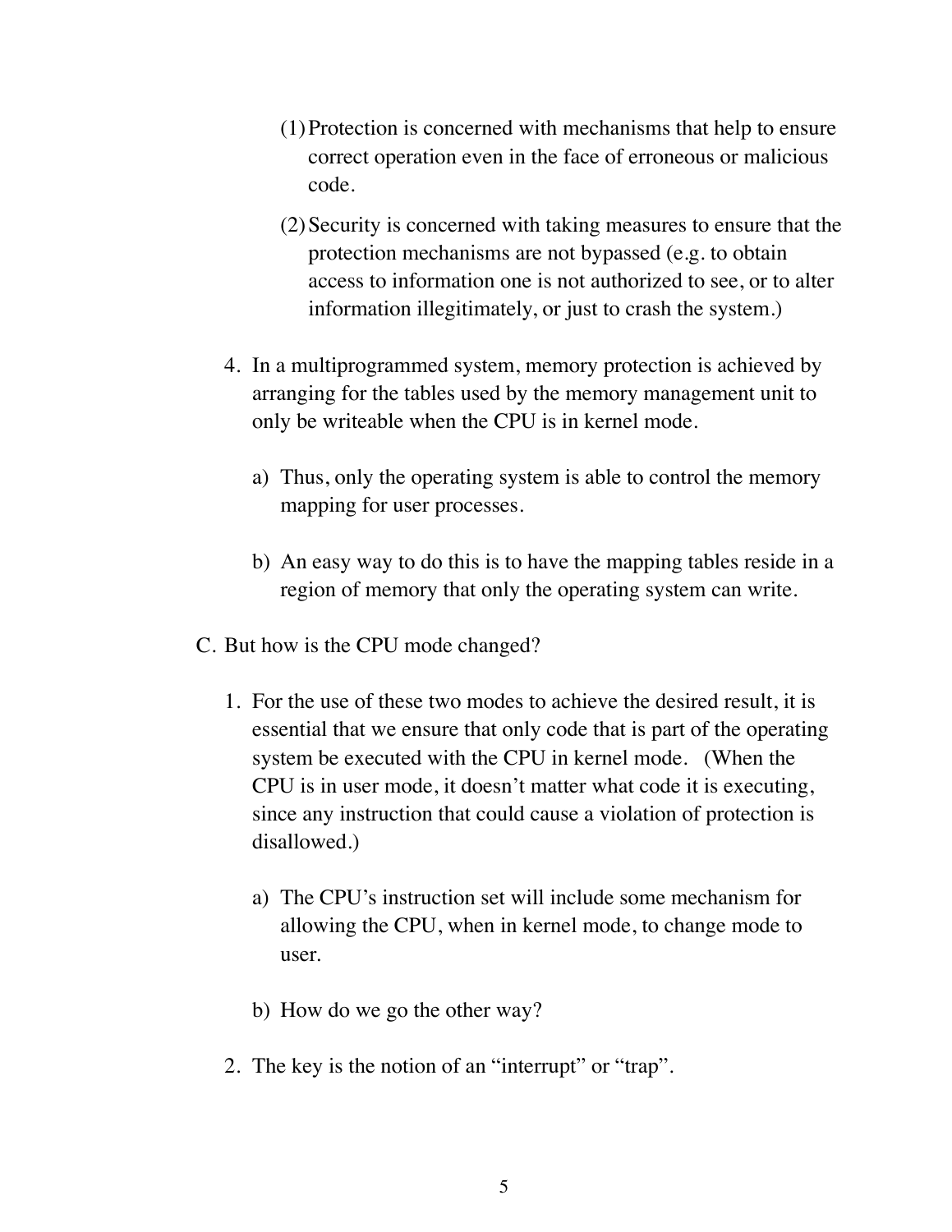- a) The two terms "interrupt" and "trap" have distinct technical meanings, but are handled similarly, and the one term interrupt is often used collectively to cover both.
	- (1)An interrupt (in the narrow sense of the word) is an event that is triggered by an external device - e.g. when an IO operation to a device is complete, or when a hardware clock "ticks".

In the case of an IO interrupt, there is typically some process in the waiting state that is waiting for the operation to complete.

- (2) A trap is a CPU event that is triggered by the program currently running on the CPU. There are two sources for traps.
	- (a) It may be the result of some kind of fault such as executing an illegal instruction or attempting to access a protected region of memory or an IO device.
	- (b)It may be deliberately triggered by a system call instruction. All CPU architectures include some instruction like this, which the hardware treats the same way it treats an illegal instruction (thus initiating fault processing), but the OS recognizes as a system call rather than a fault.
- b) Either sort of event is handled by the hardware in essentially the same way:
	- (1)The CPU hardware saves minimal information about the current state of the system - at least the program counter and its current mode (user or kernel), and sometimes a bit of other information. (Details vary from architecture to architecture).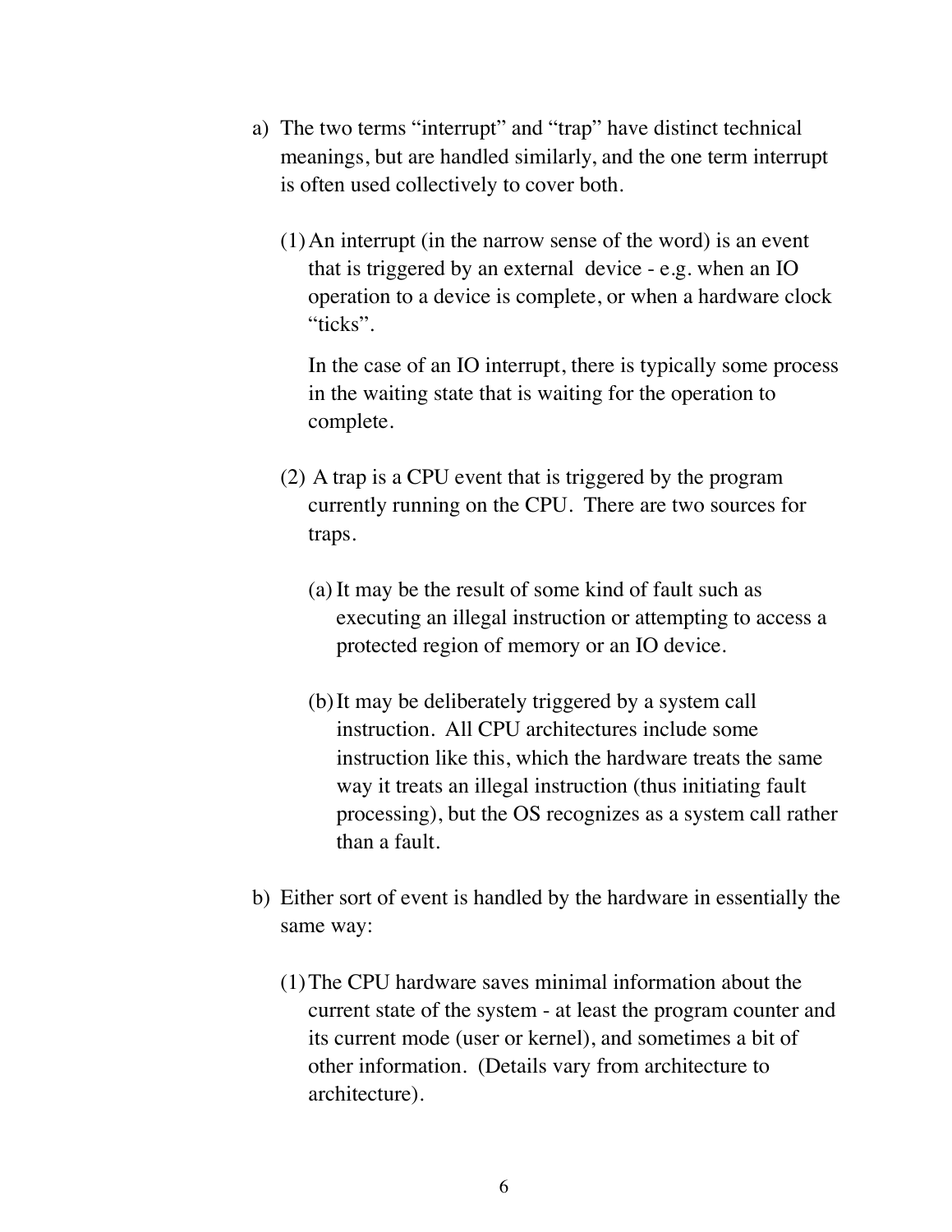- (2)The CPU hardware changes mode to kernel
- (3)The CPU hardware starts executing appropriate OS code.
	- (a) On some hardware architectures, the code that is executed is a dispatcher routine in the OS that analyzes the cause of the interrupt/trap and passes control to the correct handler routine in the OS. The CPU architecture specifies where this handler must reside in memory, and the operating system code is set up to ensure that the appropriate dispatcher code resides there.
	- (b)On other architectures, this analysis is effectively done by the hardware.
	- (c) In either case, the end result is that the CPU hardware begins executing an appropriate "handler" routine in the OS. There is one handler for each external device that might cause an interrupt, and one handler for each possible cause for a trap.
- c) However, what the OS handler routine does depends on the nature of the interrupt or trap.
	- (1)In the case of interrupts from an IO device, the typical actions include:
		- (a) Changing the state of the process waiting for the IO operation to complete from waiting to ready.
		- (b)Possibly initiating a new IO operation on the same device, if there is one waiting. (On a shared device like a disk, one process may request an operation while the device is busy serving another process - in fact, there may be a whole queue of pending requests for a device.)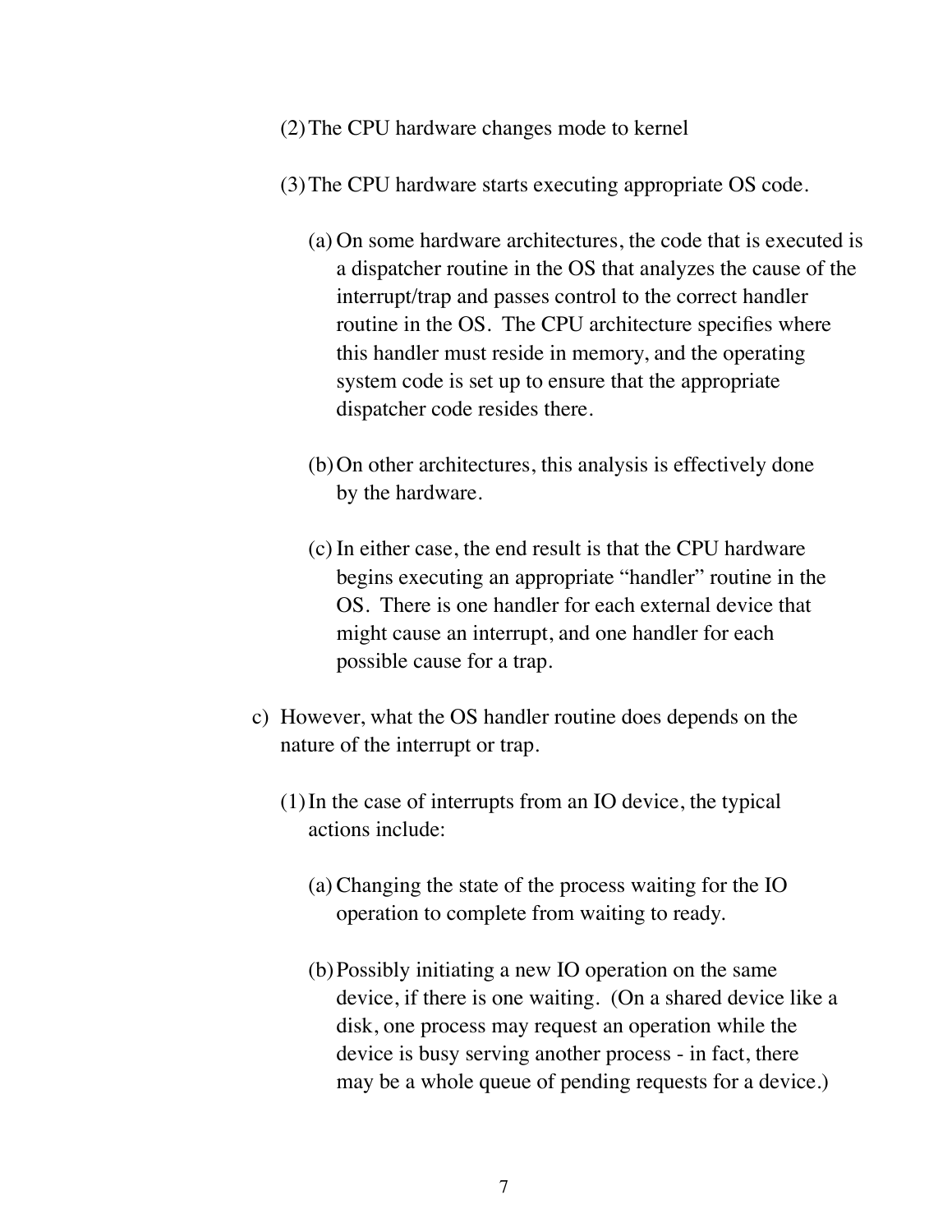- (2)An internal clock "tick" may result in some process that was waiting a specific period time becoming ready.
- (3)In the case of traps resulting from a fault, one of the following is done:
	- (a) Initiating appropriate exception processing in the process
	- (b)Terminating the offending process.
- (4)In the case of a trap resulting from a request for a system service:
	- (a) Prior to initiating the trap, the process will have placed information about what it wants in some appropriate place, as specified by the CPU architecture (typically in registers or some specified region of memory).
	- (b)The system service handler will analyze this information to determine what the process wants and to see if it is legitimate. If it is legitimate, processing will be initiated with the CPU in kernel mode; if it is not legitimate, the request will be handled as if it were a fault.
- d) In any case, after processing the interrupt or trap, the OS handler will have to decide whether to resume running the process that was running at the time the trap occurred, or to run some other process - e.g. because a waiting process of higher priority has just become ready, or because the running process has requested an operation for which it must wait.
- 3. Thus, when code running in user mode needs to perform some privileged operation (such as IO), it sets up parameters to describe its request and then executes the architecture-specific system call instruction. This causes a trap to OS code that runs in kernel mode, which examines the request and performs it if appropriate.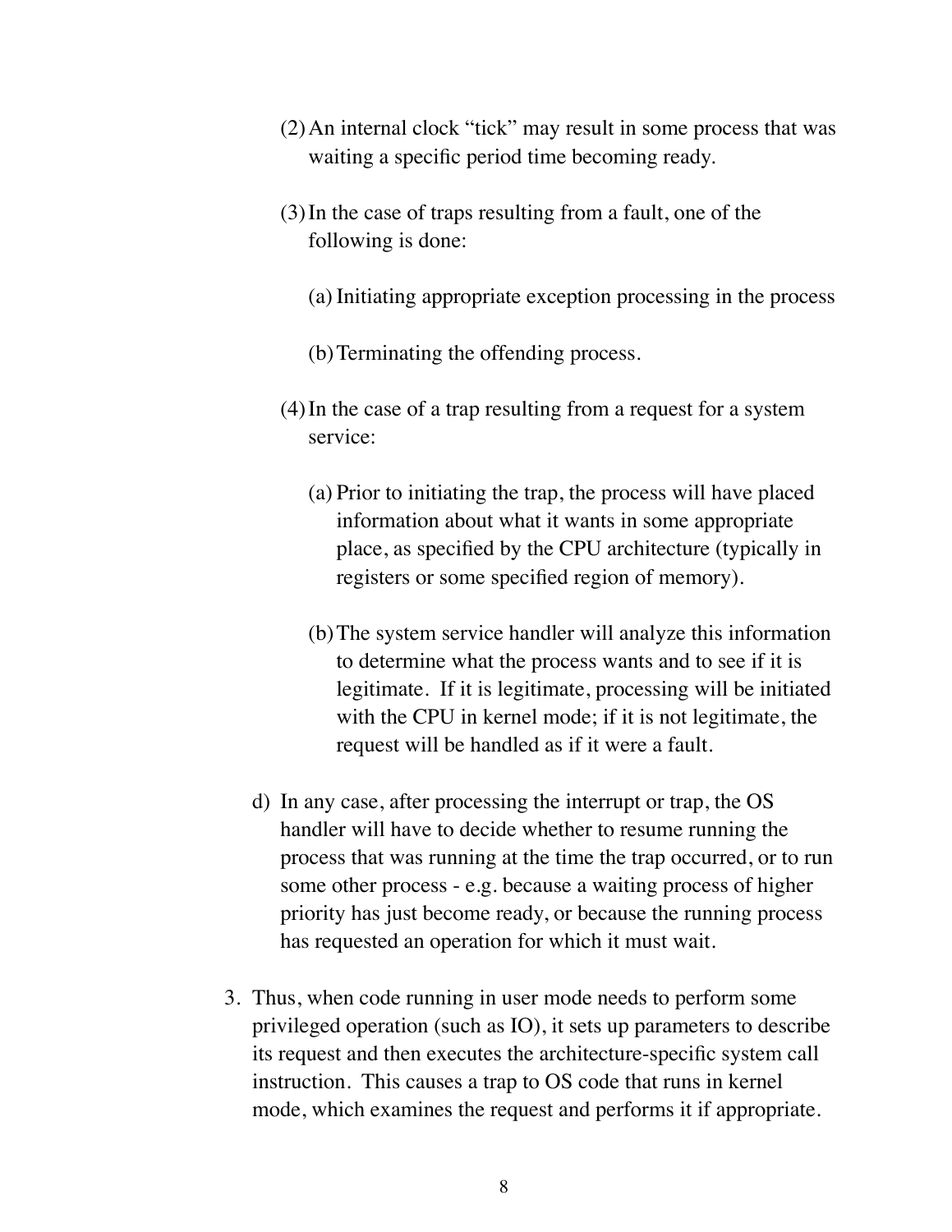- D. The basic idea of a two mode CPU has continued to be a fundamental part of most CPU architectures, with the operating system making use of these modes to protect itself and user code. There are, however, a few refinements that have been added.
	- 1. An operating system may be structured in such a way as to have only a portion of it actually running in kernel mode. The rationale for this is that erroneous code running in kernel mode can do more damage than erroneous code running in user mode, so it is safer to minimize the danger by using user mode for functions that do not require kernel mode privileges.
	- 2. Some CPU architectures provide more than two modes (4 is typical). In this case, the most privileged mode (kernel) is reserved for those portions of the OS that need it, while the modes between kernel and user mode are used for other portions of the OS and/or for middleware.

## II. **Additional Protection Facilities**

- A. Operating systems typically protect a number of other resources
	- 1. The right to access the system in the first place typically by some sort of login mechanism.
	- 2. Access to various files .
		- a) Many operating systems use a model similar to that found in traditional Unix., where a file is owned by a specific user, and access rights are specified for the user who owns the file, for others in the same group as the user who created the file, and for the world at large.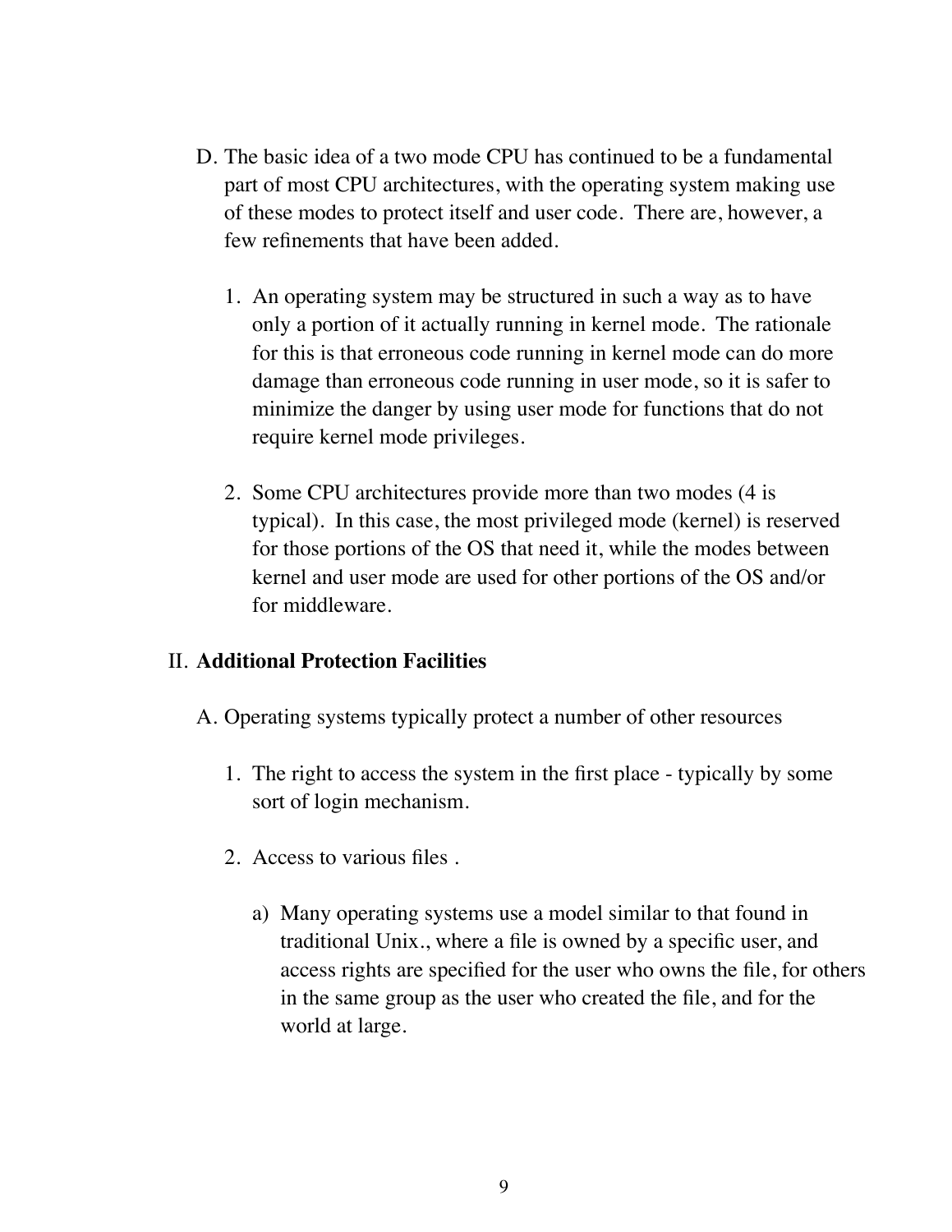- (1)In Unix, the password file specifies a user id for each user. When that user logs in, the user's shell (and all processes it creates) normally run with the permissions of that user id.
- (2)The file /etc/group specifies various groups. The password file specifies a primary group for each user, but a user may be a member of other groups as specified by /etc/group.
- (3)The unit of protection is the file, which may be
	- (a) An ordinary file
	- (b)A directory (containing a listing of other files)
	- (c) A "special file" representing an IO device or an area in kernel memory
- (4)Each file has a user and group owner normally the user and group who created it.
- (5)Each file specifies access rights for its user owner, its group owner, and everyone else.
	- (a) If a process is running under the user id of the file's owner, the owner access rights govern.
	- (b)If the process is running on behalf of a user who is a member of the group owning the file - but not the user owner - the group access rights govern
	- (c) In all other cases, the "other" access rights govern
- (6)Access rights are specified separately for each category:
	- (a) Read access permitted a process can read a file or list the contents of a directory or read from an IO device or memory
	- (b)Write access permitted a process can write to a file or create or delete files in a directory or write to an IO device or memory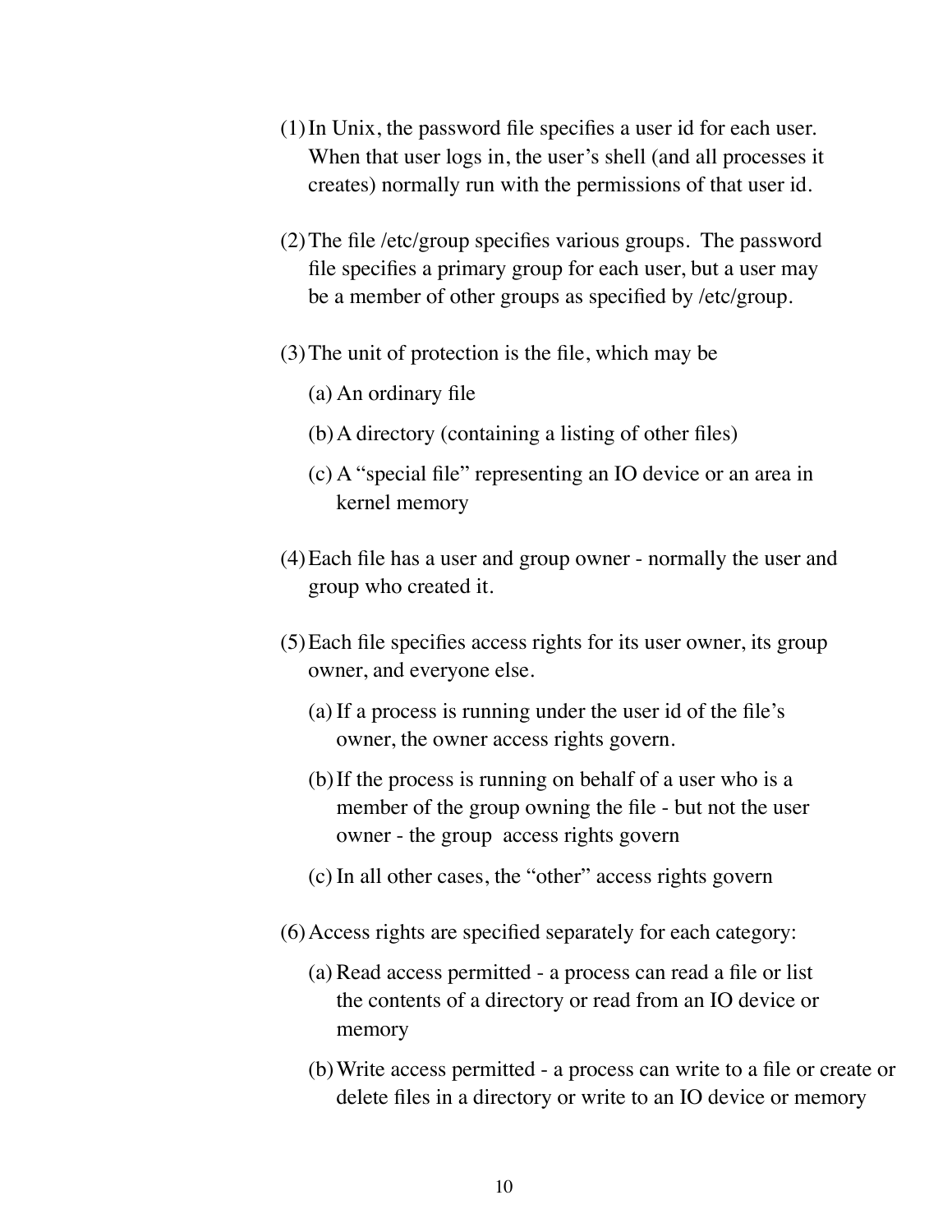(c) Execute permitted - a process can execute a binary file (to which it also has read access) or perform operations on a directory.

(Recall how you needed to do this with the shell scripts you created in lab)

- (7)It is also possible to set bits called "set user id" and "set group id" on a binary executable program. In this case, the program runs with the identity of the file's owner user or group, and therefore has that user/group's access permissions.
- b) Some operating systems (including Windows and newer versions of Unix, including Linux), offer a model known as access-control lists, which allows an owner to grant access to specific users - a more flexible protection mechanism than the simple user - group - others model of basic Unix.
- 3. Various management functions
	- a) Unix has a rather broad-brush approach to this. There is one user (conventionally known as root or "superuser") who is allowed to do everything - shutdown the system, change ownership or protection of files, etc.
		- (1)This can create a problem, because the only way to give a user the privilege to perform some "system" operation is to give them all privileges.
		- (2)However, it is possible to give a user the ability to run a specific program with "system" privileges via the setuid mechanism. (For example, /bin/ps does this to allow access to the kernel's process table.)
		- (3)In addition, running as the root user is dangerous, because a typographical error ion a command can have disastrous consequences since the system allows the root user to do anything